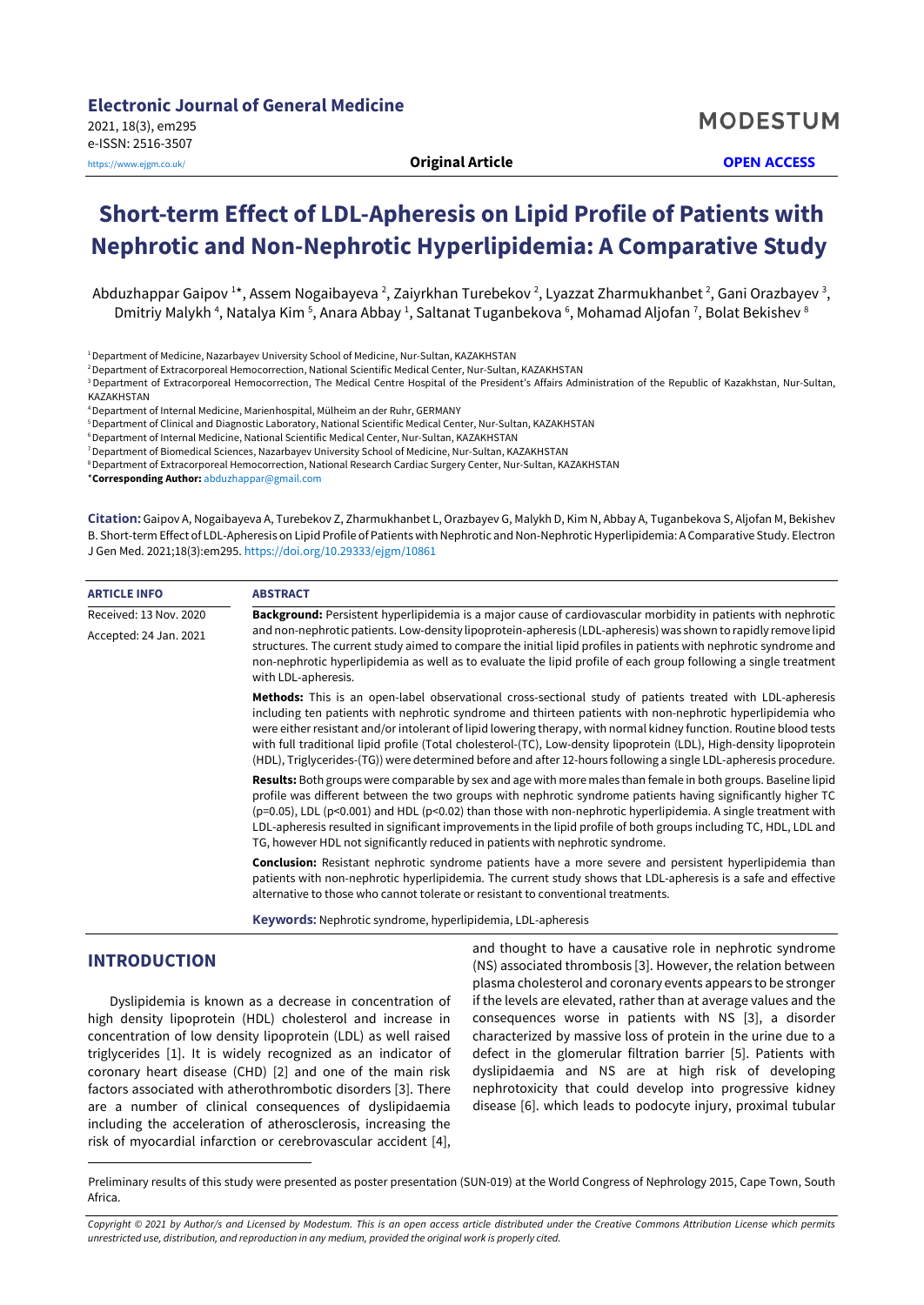cell injury and mesangial cell proliferation that results in the development of glomerulosclerosis [4].

Patients with NS often progress into chronic kidney disease (CKD), which increases the risk of many of the complications, including dyslipidemia [4]. Another major complication of NS is high blood clots due to hypercoagulability, which makes patients with NS at a significantly high risk of cardiovascular morbidity [6].

It is widely known that lowering cholesterol levels can slow cardiovascular disease (CVD) progression and enhance the regression of coronary atherosclerosis [7]. Thus, the management of dyslipidemias present an important goal in decreasing the risk of developing CVD events. While there are significant developments in the treatment of dyslipidemia over the last a few decades, recent and ongoing developments will increase the available therapeutic options and enhance the management of CVD.

An example of therapeutic options is the Low-density lipoprotein (LDL)-apheresis, which was approved by the FDA to treat patients with severe heterozygous forms of familial hypercholesterolemia or other forms of dyslipoproteinemia with cholesterol values between 250 and 600 mg/dL [8,9]. The LDL-apheresis treatment occurs weekly or fortnightly depending on the level of plasma cholesterol and severity of CVD [10]. The treatment can safely and effectively remove 60- 80% of LDL and plays an important role in preventing the progression of coronary artery disease in patients with severe dyslipidaemia who are intolerant of high doses of lipidlowering drugs [11]. However, current guidelines lack evidence-based indications as a therapeutic option for lowering LDL-cholesterol in resistant NS patients with sever dyslipidemia [12]. Therefore, the current study aims to compare initial lipid profile in patients with NS and non-NS as well as to evaluate the improvement in lipid profile after single treatment with LDL-apheresis.

# **MATERIALS and Methods**

#### **Study Design**

This is an open-label observational cross-sectional pilot study. The study only included adult patients between the age of 18-65 years, who were either resistant and/or intolerant of lipid lowering therapy and established diagnosis of severe hyperlipidemia due to NS or non-NS with estimated glomerular filtration rate (eGFR) more than 60 mL/min/1.73  $m^2$  calculated by Chronic Kidney Disease Epidemiology Collaboration equation (CKD-EPI) [13]. Patients with any malignancy, uncontrolled hypertension, eGFR less than 60 mL/min/1.73 m<sup>2</sup> (CKD 3-5 stages), those with any acute conditions requiring any intervention or surgery, as well as non-consenting patients were excluded.

## **Study Setting**

Patients were recruited over a 12 months period (Jan – Dec 2014) from the department of cardiology and internal medicine at the National Scientific Medical Research Centre in Nur-Sultan City. Twenty-five patients were eligible for the study, of whom 23 patients consented to participate in the study including, 10 patients were NS and 13 patients with non-NS hyperlipidemia. All studied patients were followed-up until hospital discharge.

## **Treatment Protocol**

*LDL - apheresis* provided with **H**eparin induced **E**xtracorporeal **L**ipoprotein **P**recipitation system (**H.E.L.P. treatment**) using PLASMAT FUTURA machine (HELP System, B.Braun Avitum™, Melsungen, Germany), which is based on the selective precipitation of LDL-cholesterol induced by high dose heparin in acid pH buffer, setting up in extracorporeal circuity.

LDL-apheresis performed at the second or third day of hospital admission, after the baseline laboratory test, followed light breakfast. Although there was no specific preparation to the procedure, all patients were assigned in hospital diet. Bothe right and left cubital vein catheters or double-lumen jugular vein catheters were used for vascular access. Depending on patients' weight, a target of 2000-3000 mL of plasma adsorption was set. To achieve this plasma volume target, an 80-90 ml/min blood flow velocity (from vascular access) and 15-20 ml/min plasma flow velocity (after the plasma separation from membrane) was set, so that the procedure could be finalized within 120-180 minutes. General heparin anticoagulation was used in all patients to maintain activated partial thromboplastin time within the target level of 34-42 sec and to prevent extracorporeal circuit clotting. Patients' vital signs (blood pressure and heart rate) and procedure related parameters (atmospheric pressures in arterio-venous blood and plasma lines, speed of blood-flow and plasma-flow, treatment time, and separated plasma volume) measured online in a real-time monitors and documented each 30 min until the end of the procedure. On completion of the procedure, patients underwent close monitoring for any procedure related complications during the following 24 hours.

#### **Laboratory Measurements**

Routine blood tests including, complete blood count parameters including hemoglobin, red blood cells, platelets, white blood cells, and erythrocyte sedimentation rate were frequently performed. Other parameters including biochemistry (serum creatinine, glucose, insulin, uric acid, and urea) with full lipid profiles (Total cholesterol-(TC), Lowdensity lipoprotein (LDL), High-density lipoprotein (HDL), Triglycerides-(TG)) were done at admission. Lipid profiles also controlled after the 12h single LDL-apheresis procedure.

In addition, non-traditional lipid profiles were calculated based on different interrelations and/or ratios between TC, LDL, HDL and TG, due to their wide clinical implications as powerful and independent predictors of cardiovascular outcomes [14-16]. Non-traditional lipid profiles were presented as the Atherogenic Index of Plasm (AIP), which is the logarithmic ratio of the concentration of TG to HDL-C. The non-HDL is presented as the Atherogenic coefficient (AC) and calculated as the ratio of non-HDL to HDL. The Lipoprotein Combine Index (LCI) is calculated as the ratio of TC∗TG∗LDL to HDL-C, and the Castelli"s Risk Index-I (CRI-I), which is defined as the ratio of LDL to HDL was calculated as the ratio of TC to HDL.

## **Statistical Analysis**

All analyses were conducted using STATA MP Version 15 (STATA Corporation, College Station, TX). Mean ± standard deviation (SD) for normal and median - interquartile range (IQR) for abnormal distribution of numerical variables are calculated for all entries. Categorical variables presented as numbers (percentage) and non-parametric statistics were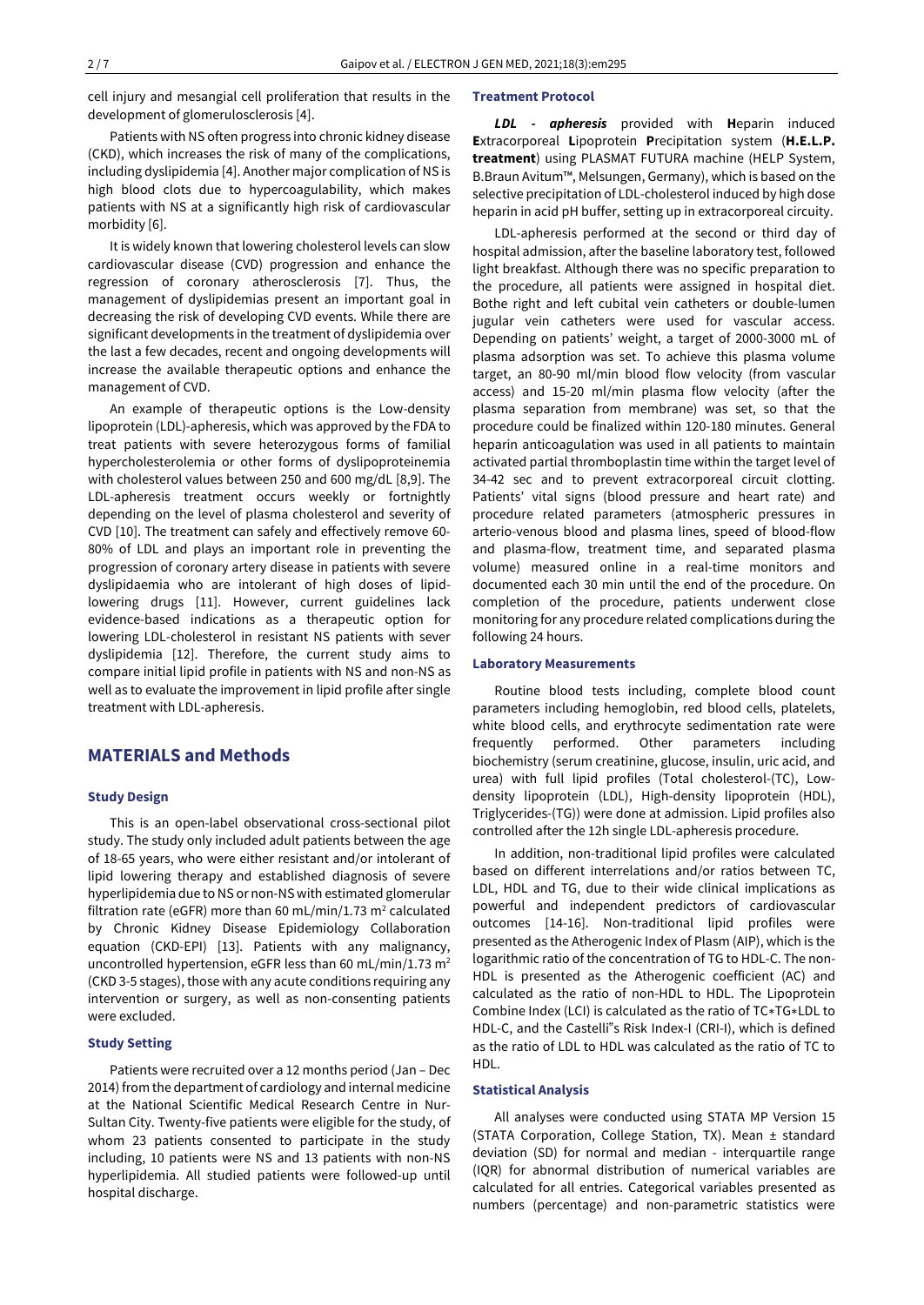#### **Table 1.** The baseline clinical and laboratory data of study groups

|                                     | non-NS, n=13        | NS, n=10                   | p-value |
|-------------------------------------|---------------------|----------------------------|---------|
| <b>DEMOGRAPHICS and VITALS</b>      |                     |                            |         |
| Sex: Male/Female                    | 12/1                | 7/3                        | 0,162   |
| Age, years                          | $48.1 \pm 7.1$      | $47.1 \pm 9.9$             | 0,793   |
| eGFR, $ml/min/1.73m2$               | 98,4±11,1           | 99,3±26,2                  | 0,910   |
| SBP, mmHg                           | 121.7±13.4          | 135.0±13.5                 | 0.031   |
| DBP, mmHg                           | $81.3{\pm}7.4$      | $86.0{\pm}7.0$             | 0.140   |
| HR, bets/min                        | 76.0±7.1            | 74.4±5.1                   | 0.579   |
| <b>HEMATOLOGY</b>                   |                     |                            |         |
| Hb, g/L                             | 157.2±12.7          | 137.4±20.2                 | 0.013   |
| RBC, $\times 10^3/\text{mm}^3$      | $5.18 \pm 0.3$      | $4.50 \pm 0.5$             | < 0.001 |
| PLT, $\times 10^3/\text{mm}^3$      | 202.6±36.0          | 322.3±90.6                 | < 0.001 |
| $WBC, \times 10^3/mm^3$             | $6.68 \pm 1.6$      | 7.96±2.9                   | 0.214   |
| ESR, mm/h                           | $8.0(5.5-10.5)$     | 32.0 (30.0-53.0)           | < 0.001 |
| <b>BIOCHEMISTRY</b>                 |                     |                            |         |
| Total Protein, g/L                  | 69.0±6.4            | 46.6±11.3                  | < 0.001 |
| Serum albumin, g/L                  | 49.7±3.5            | $25.0 \pm 7.5$             | 0.002   |
| Creatinine, µmol/L                  | 76.0±13.4           | 72.2±30.5                  | 0.698   |
| Urea, mmol/L                        | $5.4 + 1.5$         | $6.2{\pm}2.0$              | 0.429   |
| Uric Acid, mmol/L                   | 347.4±102.6         | 373.3±52.1                 | 0.593   |
| Glucose, mmol/L                     | $5.7(5.2-6.3)$      | $4.8(4.7-6.5)$             | 0.358   |
| ALT, mmol/L                         | $0.5(0.4-0.7)$      | $0.2(0.2-0.1)$             | 0.002   |
| AST, mmol/L                         | $0.5 \pm 0.1$       | $0.2 + 0.07$               | < 0.001 |
| Total Bilirubine, µmol/L            | $13.4 + 4.2$        | $11.8 + 7.4$               | 0.599   |
| Direct Bilirubin, µmol/L            | $3.3 \pm 1.1$       | $3.4 \pm 2.4$              | 0.888   |
| <b>TRADITIONAL LIPID PROFILE</b>    |                     |                            |         |
| Total Cholesterol, mmol/L           | $7.2(6.9-9.2)$      | 12.4 (9.3-15.9)            | 0.050   |
| LDL-Cholesterol, mmol/L             | $5.1 \pm 0.9$       | $9.8 + 3.5$                | < 0.001 |
| HDL-Cholesterol, mmol/L             | $1.2(0.9-1.4)$      | $2.0(1.6-2.7)$             | 0.020   |
| Triglycerides, mmol/L               | $2.3(1.4-3.3)$      | $3.0(2.8-3.5)$             | 0.110   |
| <b>NONTRADITIONAL LIPID PROFILE</b> |                     |                            |         |
| non-HDL-Cholesterol                 | $6.0(5.2-7.7)$      | 12.2 (6.2-14.8)            | 0.163   |
| <b>Atherogenic coefficient</b>      | $5.0(4.5-10.0)$     | $5.4(4.5-7.7)$             | 0.832   |
| Atherogenic index of plasma         | $0.24(0.02 - 0.42)$ | $0.31(0.18-0.45)$          | 0.928   |
| Lipoprotein combine index           | 67.6 (34.3-90.8)    | 233.2 (105.0-587.2)        | 0.085   |
| <b>Castelli"s Risk Index I</b>      | $6.0(5.5-11.0)$     | $\overline{6.4}$ (5.5-8.7) | 0.832   |
| Castelli"s Risk Index II            | $4.6(3.4-5.1)$      | $5.3(4.5-5.9)$             | 0.290   |
| <b>COAGULATION</b>                  |                     |                            |         |
| Prothrombin Time, sec               | $14.7{\pm}2.8$      | $15.5 \pm 1.9$             | 0.505   |
| INR, $\cup$                         | $1.0 + 0.08$        | $1.0 + 0.04$               | 0.480   |
| Fibrinogen, g/L                     | $3.0 + 0.5$         | $4.2 \pm 0.8$              | < 0.001 |
| APPT, sec                           | 34.4±3.8            | 38.3±10.7                  | 0.080   |
| <b>SPOT URINE</b>                   |                     |                            |         |
| Proteinuria, g/L                    | $0(0-0.03)$         | $1.5(0.8-1.7)$             | < 0.001 |
| <b>Density</b> , $kg/m3$            | $1019.5 \pm 11.3$   | 1015.5±7.9                 | 0.410   |

The data presented as mean  $\pm$  SD or median (IQR) as appropriate.

Abbreviations: APPT - activated partial thromboplastin time; ALT - alanine aminotransferase; AST - aspartate aminotransferase; eGFR - glomerular filtration rate; SBP – systolic blood pressure; DBP – diastolic blood pressure; HR – heart rate; Hb - hemoglobin; RBC – red blood cells; PLT - platelets, WBC – white blood cells; ESR – erythrocyte sedimentation rate; LDL – low density lipoprotein; HDL – high density lipoprotein; INR - international normalized ratio; NS – nephrotic syndrome.

performed and presented as such. Comparisons betweengroup continuous variables were tested using Kruskal–Wallis and/or Mann–Whitney U-test, and for categorical variables with the Chi-square test or Fisher's exact test. Comparison of repeated two or more variables were assessed with Wilcoxon and/or Friedman test where applicable. Parameters of patients were calculated separately for both patients with coronary artery disease and nephrotic syndrome. Changes in the parameters from baseline point were shown as an exact change, as well as in percent (%) change. *p*-values less than 0.05 were considered as significant.

## **Results**

## **Clinical and Laboratory Baseline Data**

The groups were comparable with the age (non-NS 48.1±7.1 vs NS 47.1±9.9, *p=0.793*) and gender ratio as both have more male than female participants; non-NS 12:1 and NS 7:3 (**Table 1**). In comparison to non-NS, patients with NS have higher systolic blood pressure, platelet count, ESR; and lower Hb, RBC, total protein, serum albumin and liver enzymes (both ALT and AST). The results indicated a significantly different traditional lipid profile such that patients with NS have higher total cholesterol (p<0.05), LDL-C (<0.001), and HDL-C (p=0.02) than non-NS patients. In addition, patients with NS have higher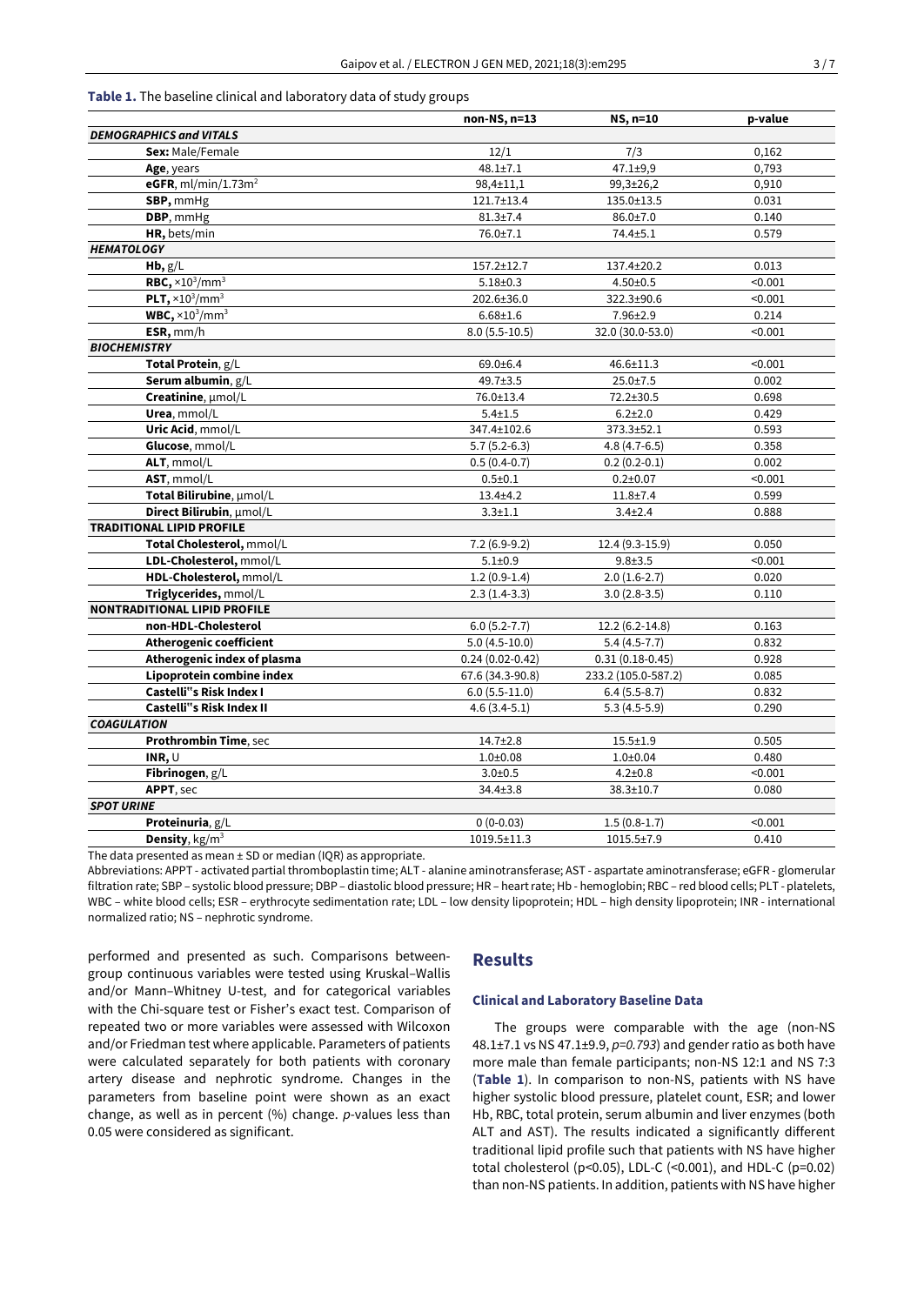## **Table 2.** The inter-procedural parameters of LDL - apheresis

|                  | non-NS           |                  | ΝS                 |                     |  |
|------------------|------------------|------------------|--------------------|---------------------|--|
|                  | At the beginning | At the end       | At the beginning   | At the end          |  |
| <b>PBE, mmHg</b> | $100.3 \pm 29.0$ | $117.1 \pm 35.8$ | $77.3 \pm 18.7$    | $83.9 \pm 15.3$     |  |
| $PV,$ mmHg       | $42.8 + 27.3$    | $51.3+25.6$      | $29.4 \pm 5.2$     | $31.8 \pm 7.1$      |  |
| PA, mmHg         | $-20(-34 - -13)$ | $-33(-42 - -23)$ | $-20.5(-32 - -10)$ | $-20$ $(-28 - -12)$ |  |
| <b>PPL, mmHg</b> | $34(27 - 46)$    | $42(34-56)$      | $31(24-36)$        | $33(23 - 34)$       |  |

The data presented as mean  $\pm$  SD or median (IQR) as appropriate.

Abbreviations: PBE – pressure before filter; PV – pressure in venous line; PA – pressure in arterial line; PPL – pressure in plasma line; NS – nephrotic syndrome.

**Table 3.** The prescribed and delivered parameters of LDL - apheresis

|                                      | Prescribed | <b>Delivered</b>   |                    |         |  |
|--------------------------------------|------------|--------------------|--------------------|---------|--|
| <b>Thechnical parameters</b>         |            | $non-NS, n=13$     | NS, n=10           | P-value |  |
| <b>Blood flow, ml/min</b>            | 80-90      | 84,07±8,44         | 80,56±1,67         | 0,443   |  |
| <b>Plasma flow, ml/min</b>           | $15-25$    | $19,07\pm2,7$      | 17,44±1,81         | 0,163   |  |
| Plasma volume, ml/procedure          | 2000-3000  | 2651±693,6         | 1482, 1±347, 9     | 0,001   |  |
| Time, min/procedure                  | 120-180    | 145,5±34,78        | 95,78±15,18        | 0,002   |  |
| Heparin anticoagulation, U/procedure | $<$ 5000 U | 3500 (2500 - 5250) | 3000 (3000 - 5500) | 0.591   |  |
| Number of achieved target*, %        | 100%       | 11 (84.6%)         | $2(20.0\%)$        | 0.002   |  |

The data presented as mean ± SD or median (IQR) as appropriate. \* achieved target defined as a number of patients with circulated total plasma volume ≥ 2000 ml per procedure.

Abbreviations: NS – nephrotic syndrome.

# **Table 4.** Baseline and control lipid profile after LDL apheresis

| <b>Lipid Profile</b>             | $non-NS, n=13$    |                     |         | NS, n=10            |                     |         |
|----------------------------------|-------------------|---------------------|---------|---------------------|---------------------|---------|
|                                  | <b>Before</b>     | After               | p-value | <b>Before</b>       | After               | p-value |
| <b>Total Cholesterol, mmol/L</b> | $7.2(6.9-9.2)$    | $3.2(2.9-3.5)$      | 0.008   | $12.4(9.3-15.9)$    | $7.7(5.9-8.7)$      | 0.018   |
| LDL-Cholesterol, mmol/L          | $5.1 \pm 0.9$     | $2.1 \pm 0.5$       | < 0.001 | $9.8 \pm 3.5$       | $5.7 \pm 1.3$       | 0.039   |
| HDL-Cholesterol, mmol/L          | $1.2(0.9-1.4)$    | $0.8(0.4-0.9)$      | 0.012   | $2.0(1.6-2.7)$      | $1.2(1.1-1.5)$      | 0.065   |
| Triglycerides, mmol/L            | $2.3(1.4-3.3)$    | $1.3(0.9-1.4)$      | 0.017   | $3.0(2.8-3.5)$      | $2.6(1.5-3.0)$      | 0.027   |
| non-HDL-C                        | $6.0(5.2 - 7.7)$  | $2.4(2.1-3.3)$      | 0.012   | $12.2(6.2-14.8)$    | $5.9(4.4-7.3)$      | 0.068   |
| <b>Atherogenic coefficient</b>   | $5.0(4.5-10.0)$   | $3.3(2.5-4.0)$      | 0.161   | $5.4(4.5-7.7)$      | $4.8(3.9-6.5)$      | 0.465   |
| Atherogenic index of plasma      | $0.24(0.02-0.42)$ | $0.14(0.01 - 0.51)$ | 1.0     | $0.31(0.18-0.45)$   | $0.37(0.23 - 0.47)$ | 0.712   |
| Lipoprotein combine index        | 67.6 (34.3-90.8)  | $10.1(5.8-17.6)$    | 0.161   | 233.2 (105.0-587.2) | 88.8 (56.1-127.1)   | 0.068   |
| <b>Castelli"s Risk Index I</b>   | $6.0(5.5-11.0)$   | $4.3(3.5-5.1)$      | 0.161   | $6.4(5.5-8.7)$      | $5.9(4.9-7.5)$      | 0.465   |
| <b>Castelli</b> "s Risk Index II | $4.6(3.4-5.1)$    | $2.9(2.6-3.1)$      | 0.161   | $5.3(4.5-5.9)$      | $5.0(3.8-5.8)$      | 0.461   |

The data presented as mean  $\pm$  SD or median (IQR) as appropriate.

Abbreviations: NS – nephrotic syndrome; LDL – low density lipoprotein; HDL – high density lipoprotein.

fibrinogen than non-NS patients and patients with NS, but not non-NS patients have proteinuria.

#### **Inter Procedural Parameters**

Although, the intraprocedural parameters, including atmospheric pressures in extracorporeal circuit were similar between the two groups at the beginning and end of the procedure (**Table 2**), there was some technical difficulties in achieving the targeted prescription with the NS patient group (**Table 3**). Despite comparable blood/plasma flow and systemic anticoagulation regimen for both groups, the prescribed plasma perfusion volume was not delivered in 80% of NS patients due to rapid clogging of lipid sorbent, which resulted in a significantly shorter timing period of total procedure, compared to non-NS patients (non-NS 145.5 minutes vs NS 95.8 minutes). During the LDL-apheresis and follow-up time, there were no any complication related to procedure and post procedure period.

## **Lipid Profile After LDL-Apheresis**

Interestingly, the results showed that a single procedure of LDL-apheresis significantly decreased all the parameters of traditional lipid profiles in both of the patients group non-NS and NS, however HDL in the NS group reduced not significantly (**Table 4**). The percentage of reduction in the parameters for the non-NS group were 55% in TC level, 59% of the LDL, 43% in the HDL, and 57% of the TG; and for the NS group 37% of TC, 46% in LDL level, 13% in the TG level and a non-significant change in the HDL level (**Figure 1**). No reduction in the nontraditional lipid profiles observed in both groups, expect for the non-HDL in the non-NS group (**Table 3**). However, when compared to the preprocedural results, a reduction pattern, although not significant, in all parameters was observed in both groups with the exception for AIP in the NS group (**Figure 2**).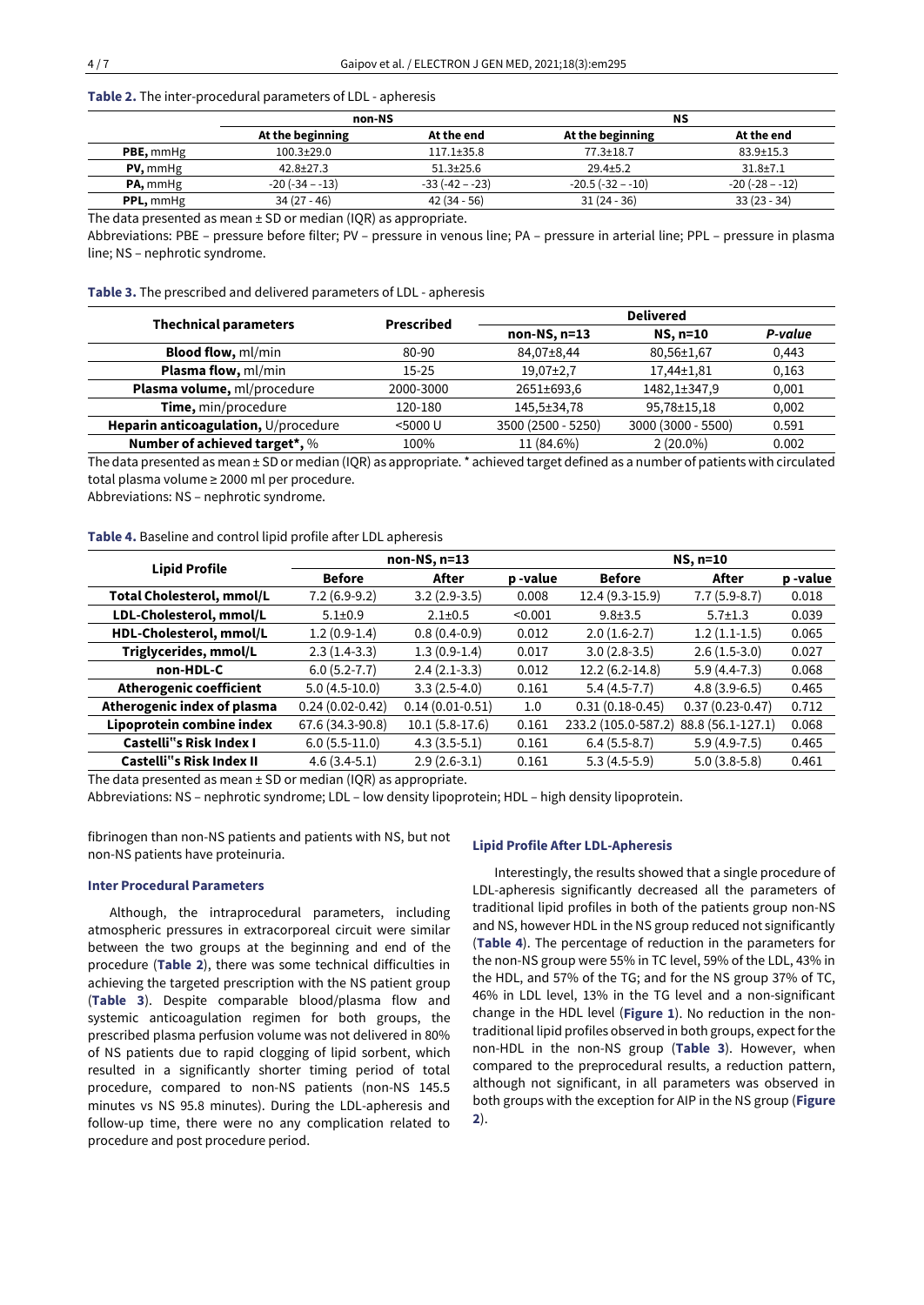

**Figure 1.** % change of traditional lipid profiles from baseline

Abbreviations: TC – total cholesterol; LDL – low density lipoprotein cholesterol; HDL – high density lopoprotein cholesterol; TG – triglicerides.



**Figure 2.** % change of non-traditional lipid profiles from baseline

Abrreviations: AC - Atherogenic coefficient; AP - Atherogenic index of plasma; LCI - Lipoprotein combine index; CRI-I - Castelli"s Risk Index I; CRI-II - Castelli"s Risk Index II.

## **DISCUSSION**

To the best of our knowledge, this is the first comparative study evaluating the disparities in lipid profiles and their change after single LDL-apheresis procedure in two different cohort of patients with coronary artery disease and nephrotic syndrome with severe hyperlipidemia resistant and/or intolerant to lipid lowering therapy.

Dyslipidemia is a metabolic abnormality that results in a persistent increase in the concentration of cholesterol and triglycerides in the plasma, which could lead to a number of complications including arteriosclerosis that commonly occurs secondary to increased plasmatic concentration of LDL [17]. In patients with non-NS (e.g., in CVD), dyslipidemia is the most common cause of morbidity [18]. Similarly, the complications in patients with NS such as the increased risk of atherosclerosis and thromboembolism are linked to dysregulated lipid metabolism and dyslipidemia [4]. In the current study we aimed to determine the lipid profile in two high risk patient groups, NS and non-NS as well as the improvement in lipid profile following LDL-apheresis. The results showed significant differences in the biochemical parameters between the two groups. Notably, NS patients have higher lipid-profile than non-NS patients. This is expected in NS group as elevations in the plasma levels of cholesterol, low-density lipoprotein (LDL), triglycerides and lipoprotein(a) often occur due to abnormal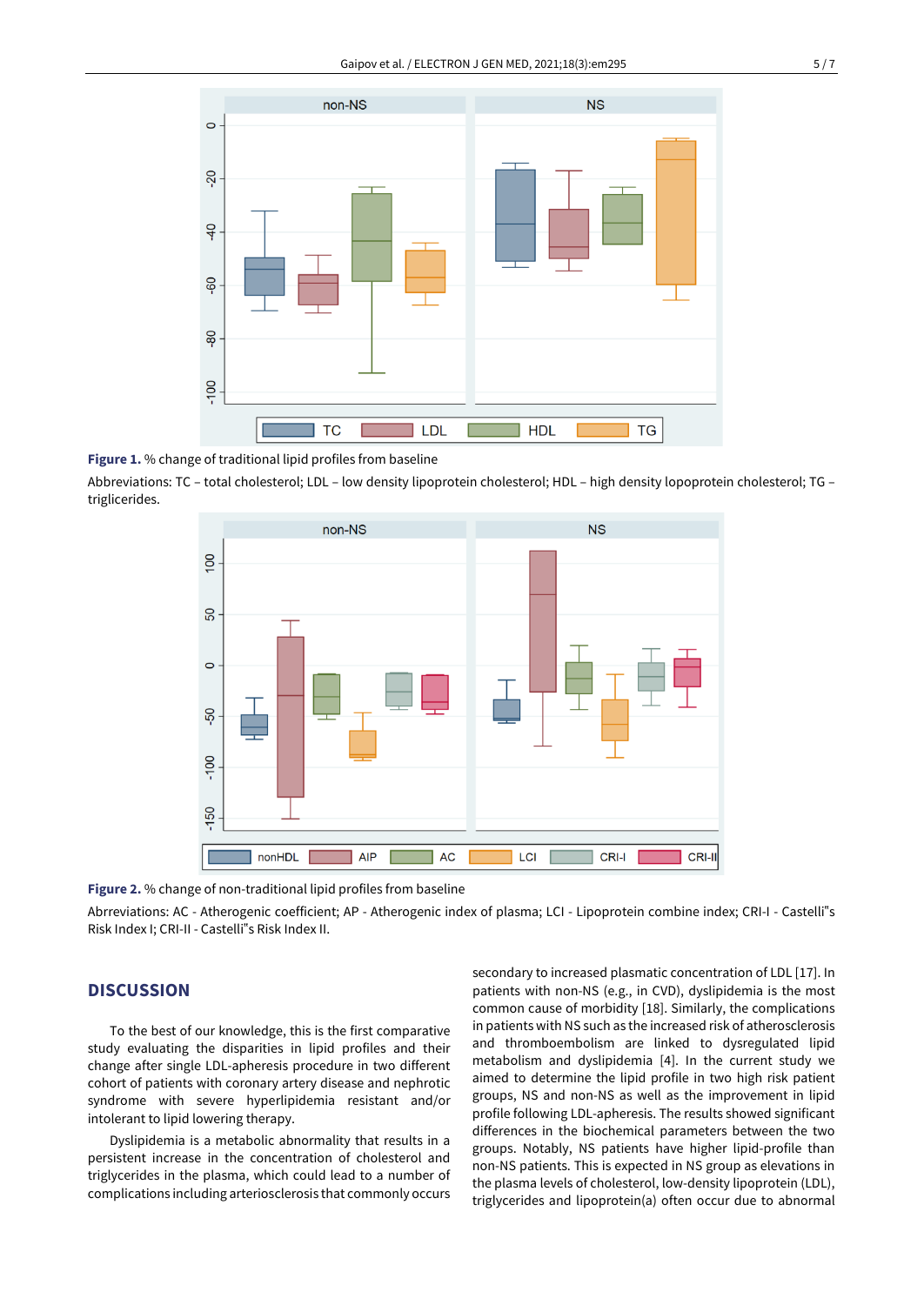lipid metabolism [19,20]. In addition, proteinuria, a characteristic of NS was shown in the NS patient group as expected, but not with the non-NS group, however, non-NS group may represent the patients with CVD. Thus, we can confidently claim that the findings are quite specific to each patient group.

However, the procedure for both groups were performed similarly, but the tubes were clogged early in the NS patients, but not with the non-NS patients, resulting in a significantly shorter period of treatment. There was no apparent pathophysiological or biomechanical reason for this to occur, but speculatively that the clogging may be caused by the high concentrations of LDL with fibrinogen, which may lead to higher viscosity of plasma in nephrotic patients [21-23] and probably poor vascular relaxation due to endothelium dysfunction [24]. This warrants further study into the differences in physico-mechanical properties of the plasma and endothelial health between the two groups.

Although, NS patients did not receive the anticipated dose, the delivered treatment dose of LDL-apheresis was sufficient to significantly reduce the traditional lipid profile, which proves the success and suitability of the treatment for both patient groups. This finding is supported by several published studies that reported the beneficial effect of LDL-apheresis in NS and CVD patients including Stenvinkel et al., 2000 that studied the use of LDL-apheresis in patients with NS and its effect on serum albumin and its excretion. The authors claimed that LDLapheresis have significantly improved lipid and albumin profile in NS patients [25]. Similarly, a study by Park and colleagues, reported that treatment with LDL-apheresis have safely and effectively improved lipid and fibrinogen profiles in patients with advanced coronary atherosclerosis and severe hypercholesterolemia. They also claimed that weekly LDLapheresis could result in clinical improvement in the majority of patients, even in those patients with angiographically shown CVD progression [26].

The results showed that non-HLC-cholesterol was significantly reduced in the non-NS group, which indicates a reduction in the probability of cardiovascular diseases progression, but none of the remaining non-traditional parameters was significantly reduced in both groups. The change in these parameters (improvement) compared to pretreatment was noticed in both groups following a single treatment. Therefore, it is likely that repeated/chronic treatment will likely lead to significant reduction in these parameters as previously reported that chronic LDL-apheresis will improve both traditional and non-traditional lipid profiles [26].

Like other research studies, the current study has several limitations and drawbacks. For example, the present study did not include follow up results of these patients to determine other effects of LDL-apheresis. Also, we did not provide the morphologic (renal biopsy-proven) diagnosis in NS patients and did not test for familial or secondary hyperlipidemia in non-NS patients. The second drawback is that the number of patients in each of the studied group (10 in NS group and 13 in the non-NS group) is low; however, the results are in agreement with most of the published results. Thus, the current results are reliable and similar results are expected from NS and non-NS patients treated with LDL-apheresis.

## **CONCLUSION**

Nephrotic syndrome patients have a more severe and persistent hyperlipidemia than patients with non-nephrotic syndrome patients. Treatment with a single LDL-apheresis can improve the lipid profiles of both groups, but more so in non-NS patients than patients with NS. Thus, the findings from the current study illustrated that LDL-apheresis is an effective and safe alternative for those who cannot tolarate conventional therapy.

**Author contributions:** AG and MA conceived the study; AN, DM and NK assessed the medical literature; LZ, GO extracted the clinical data; AG, AA and AN preformed the statistical analysis and drafted the figures and tables; AG, MA, ZT, and AA wrote the manuscript and provided intellectual contribution; ST, MA and DM reviewed the final version. All authors read and approved the final version of the manuscript.

**Funding:** No funding sources available for this study.

**Statement of Ethics:** All patients were provided with full information about the treatment protocol and interventions. Informed consents were obtained before patient enrollment in the study. The study was approved by The Human Ethical Committee at the National Scientific Medical Center, Nur-Sultan (2013/Dec). Patients were examined according to good medical and laboratory practice and keeping with the recommendations set forth by the Declaration of Helsinki Guidelines for Biomedical Research Involving Human Subjects.

**Declaration of interest:** The authors report no conflicts of interest in this work

# **REFERENCES**

- 1. Fodor G. Primary Prevention of CVD: Treating Dyslipidemia. Am Fam Physician. 2011;83(10):1207-8.
- 2. Thompson GR. Management of dyslipidaemia. Heart. 2004;90(8):949-55.

<https://doi.org/10.1136/hrt.2003.021287>

- 3. Sacks FM, Pfeffer MA, Moye LA, Rouleau JL, Rutherford JD, Cole TG, et al. The effect of pravastatin on coronary events after myocardial infarction in patients with average cholesterol levels. New Engl J Med. 1996;335(14):1001-9. <https://doi.org/10.1056/NEJM199610033351401> PMid:8801446
- 4. Agrawal S, Zaritsky JJ, Fornoni A, Smoyer WE. Dyslipidaemia in nephrotic syndrome: mechanisms and treatment. Nat Rev Nephrol. 2018;14(1):57. <https://doi.org/10.1038/nrneph.2017.155> PMid:29176657 PMCid:PMC5770189
- 5. Wang CS, Greenbaum LA. Nephrotic Syndrome. Pediatr Clin N Am. 2019;66(1):73. [https://doi.org/10.1016/](https://doi.org/10.1016/j.pcl.2018.08.006) [j.pcl.2018.08.006](https://doi.org/10.1016/j.pcl.2018.08.006) PMid:30454752
- 6. Moorhead JF, Elnahas M, Chan MK, Varghese Z. Lipid Nephrotoxicity in Chronic Progressive Glomerular and Tubulo-Interstitial Disease. Lancet. 1982;2(8311):1309-11. [https://doi.org/10.1016/S0140-6736\(82\)91513-6](https://doi.org/10.1016/S0140-6736(82)91513-6)
- 7. Rossouw JE. Lipid-Lowering Interventions in Angiographic Trials. Am J Cardiol. 1995;76(9):C86-C92. [https://doi.org/](https://doi.org/10.1016/S0002-9149(99)80476-7) [10.1016/S0002-9149\(99\)80476-7](https://doi.org/10.1016/S0002-9149(99)80476-7)
- 8. Bambauer R, Bambauer C, Lehmann B, Latza R, Schiel R. LDL-Apheresis: Technical and Clinical Aspects. Sci World J. 2012. <https://doi.org/10.1100/2012/314283> PMid:22654591 PMCid:PMC3361163
- 9. Gaipov A, Abseitova S, Maliykh D. Extracorporeal removal of LDL in the treatment of familial hypercholesterolemia. J Clin Med Kaz. 2015;2(36):15-22.